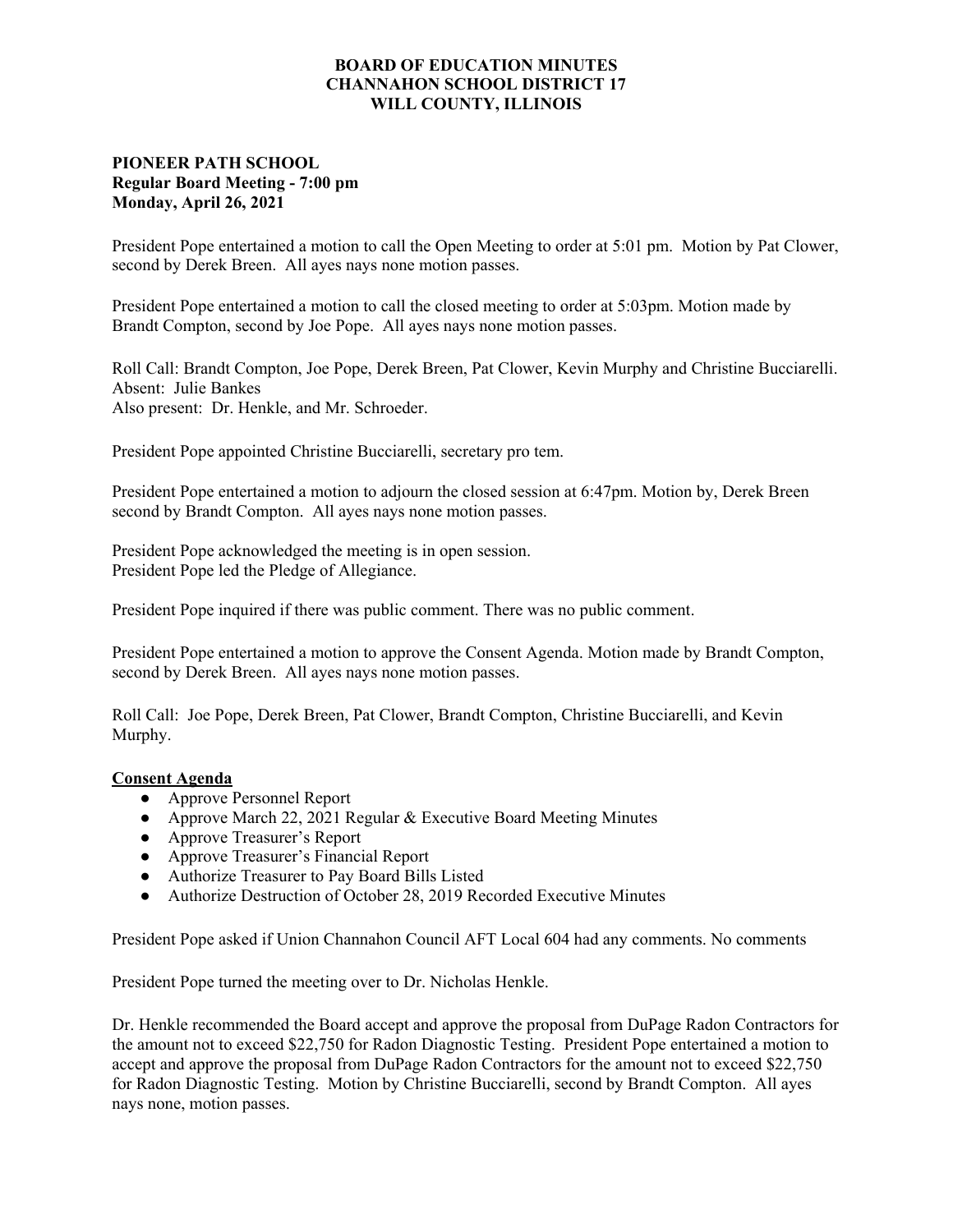Roll Call: Derek Breen, Pat Clower, Brandt Compton, Christine Bucciarelli, Kevin Murphy, and Joe Pope.

Dr. Henkle opened the discussion on Channahon Baseball Field improvements. Board member Compton inquired if any other community business, or Channahon Township committed to donating money towards the desired fence improvements. Dr. Henkle will reach out to Channahon Baseball for more information. Dr. Henkle will bring back to the Board at the May meeting.

Dr. Henkle discussed the event, PLC "Anytime Anywhere" This two-day conference is to be held in Channahon by our team. The event will cost \$299 per person with a minimum of 90 people for an estimated cost of \$26,910. Certified staff will be compensated at the CBA rate (current rate of \$36.74/hr.) All cost except for lunch will be covered using Title Grand Funds. Dr. Henkle to bring back for action in May.

Dr. Henkle discussed the K-2 ELA Curriculum Renewal for Wonders. Dr. Henkle to bring back for action in May.

Dr. Henkle discussed the Substitute Teacher Compensation pay rate increase. Board tabled to discuss in May.

Dr. Henkle discussed and recommended a New Early Learning Instructional Coach position. Dr. Henkle explained that this position will be funded through Federal grant money supporting at-risk students and their families with support. Dr. Henkle to bring back for action in May.

President Pope turned the meeting over to Mr. Schroeder.

Mr. Schroeder shared with the Board the 2020 Equalized Assessed Values and Tax Rate for CSD17. The Equalized Assessed value is \$686.9M and the tax rate came in at 2.8992. This equates to a 3.6% increase over the 2019 extension.

Mr. Schroeder recommended the Board declare the obsolete computers surplus and authorize staff to recycle the components through Integrity Electronics Recycler. President Pope entertained a motion to declare the obsolete computers surplus and authorize staff to recycle the components through Integrity Electronics Recycler. Motion by Derek Breen, seconded by Brandt Compton. All ayes nays none motion passes.

Roll Call: Pat Clower, Brandt Compton, Christine Bucciarelli, Kevin Murphy, Joe Pope and Derek Breen.

Mr. Schroeder recommended the Board accept and approve the proposal of Wolf's Sealcoating INC. for district wide sealcoating, patching, striping, and crack-filling for the amount of \$38,000. President Pope entertained a motion to accept and approve the proposal of Wolf's Sealcoating INC. for district wide sealcoating, patching, striping, and crack-filling for the amount of \$38,000. Motion by Joe Pope second by Pat Clower. All ayes nays none motion passes.

Roll Call: Brandt Compton, Christine Bucciarelli, Kevin Murphy. Joe Pope, Derek Breen, and Pat Clower.

Mr. Schroeder recommended the Board accept and approve the proposal of Wunderlich Doors, Inc. for door replacements and repairs at N.B. Galloway and Channahon Junior High School for the amount of \$26,935.33. President Pope entertained a motion to accept and approve the proposal of Wunderlich Doors, Inc. for door replacements and repairs at N.B. Galloway and Channahon Junior High School for the amount of \$26,935.33. Motion by Christine Bucciarelli second by Derek Breen. All ayes nays none motion passes.

Roll Call: Christine Bucciarelli, Kevin Murphy, Joe Pope, Derek Breen Pat Clower and Brandt Compton.